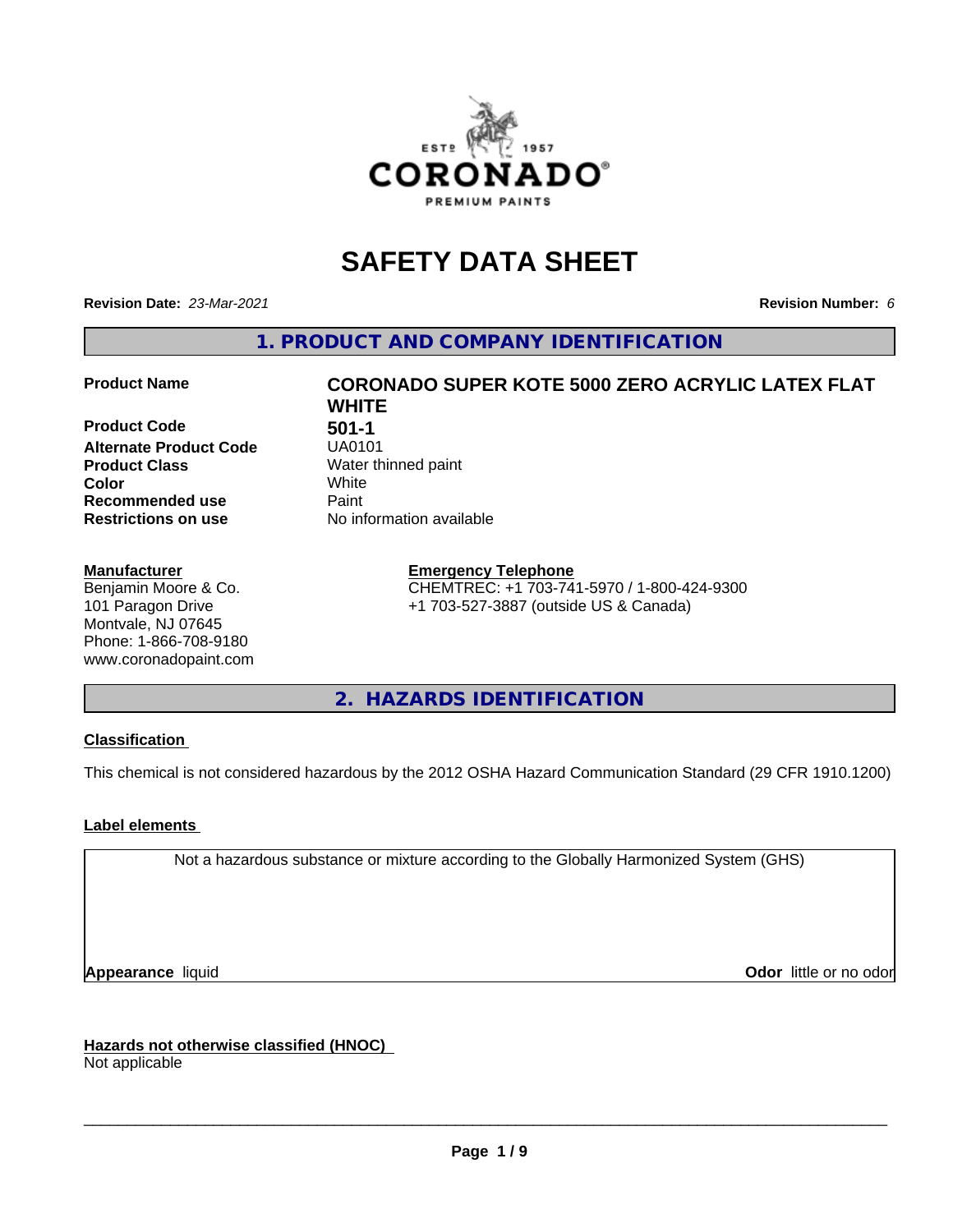#### **Other information**

No information available

 **WARNING:** This product contains isothiazolinone compounds at levels of <0.1%. These substances are biocides commonly found in most paints and a variety of personal care products as a preservative. Certain individuals may be sensitive or allergic to these substances, even at low levels.

\_\_\_\_\_\_\_\_\_\_\_\_\_\_\_\_\_\_\_\_\_\_\_\_\_\_\_\_\_\_\_\_\_\_\_\_\_\_\_\_\_\_\_\_\_\_\_\_\_\_\_\_\_\_\_\_\_\_\_\_\_\_\_\_\_\_\_\_\_\_\_\_\_\_\_\_\_\_\_\_\_\_\_\_\_\_\_\_\_\_\_\_\_

#### **3. COMPOSITION INFORMATION ON COMPONENTS**

| <b>Chemical name</b> | <b>CAS No.</b> | Weight-%  |
|----------------------|----------------|-----------|
| Limestone            | 1317-65-3      | $15 - 20$ |
| Titanium dioxide     | 13463-67-7     | $5 - 10$  |
| Kaolin, calcined     | 92704-41-1     | $5 - 10$  |
| Diatomaceous earth   | 61790-53-2     | - 5       |

| Protective equipment and precautions for firefighters As in any fire, wear self-contained breathing apparatus |  |  |
|---------------------------------------------------------------------------------------------------------------|--|--|
| Use extinguishing measures that are appropriate to local<br>circumstances and the surrounding environment.    |  |  |
| 5. FIRE-FIGHTING MEASURES                                                                                     |  |  |
| Treat symptomatically.                                                                                        |  |  |
| None known.                                                                                                   |  |  |
| Clean mouth with water and afterwards drink plenty of water. Consult a physician<br>if necessary.             |  |  |
| Move to fresh air. If symptoms persist, call a physician.                                                     |  |  |
| Wash off immediately with soap and plenty of water while removing all<br>contaminated clothes and shoes.      |  |  |
| Rinse thoroughly with plenty of water for at least 15 minutes and consult a<br>physician.                     |  |  |
| No hazards which require special first aid measures.                                                          |  |  |
| 4. FIRST AID MEASURES                                                                                         |  |  |
|                                                                                                               |  |  |

and full protective gear. **Specific Hazards Arising From The Chemical Closed containers may rupture if exposed to fire or** 

**Sensitivity to mechanical impact** No **Sensitivity to static discharge** No

extreme heat.

 $\overline{\phantom{a}}$  ,  $\overline{\phantom{a}}$  ,  $\overline{\phantom{a}}$  ,  $\overline{\phantom{a}}$  ,  $\overline{\phantom{a}}$  ,  $\overline{\phantom{a}}$  ,  $\overline{\phantom{a}}$  ,  $\overline{\phantom{a}}$  ,  $\overline{\phantom{a}}$  ,  $\overline{\phantom{a}}$  ,  $\overline{\phantom{a}}$  ,  $\overline{\phantom{a}}$  ,  $\overline{\phantom{a}}$  ,  $\overline{\phantom{a}}$  ,  $\overline{\phantom{a}}$  ,  $\overline{\phantom{a}}$ 

pressure-demand, MSHA/NIOSH (approved or equivalent)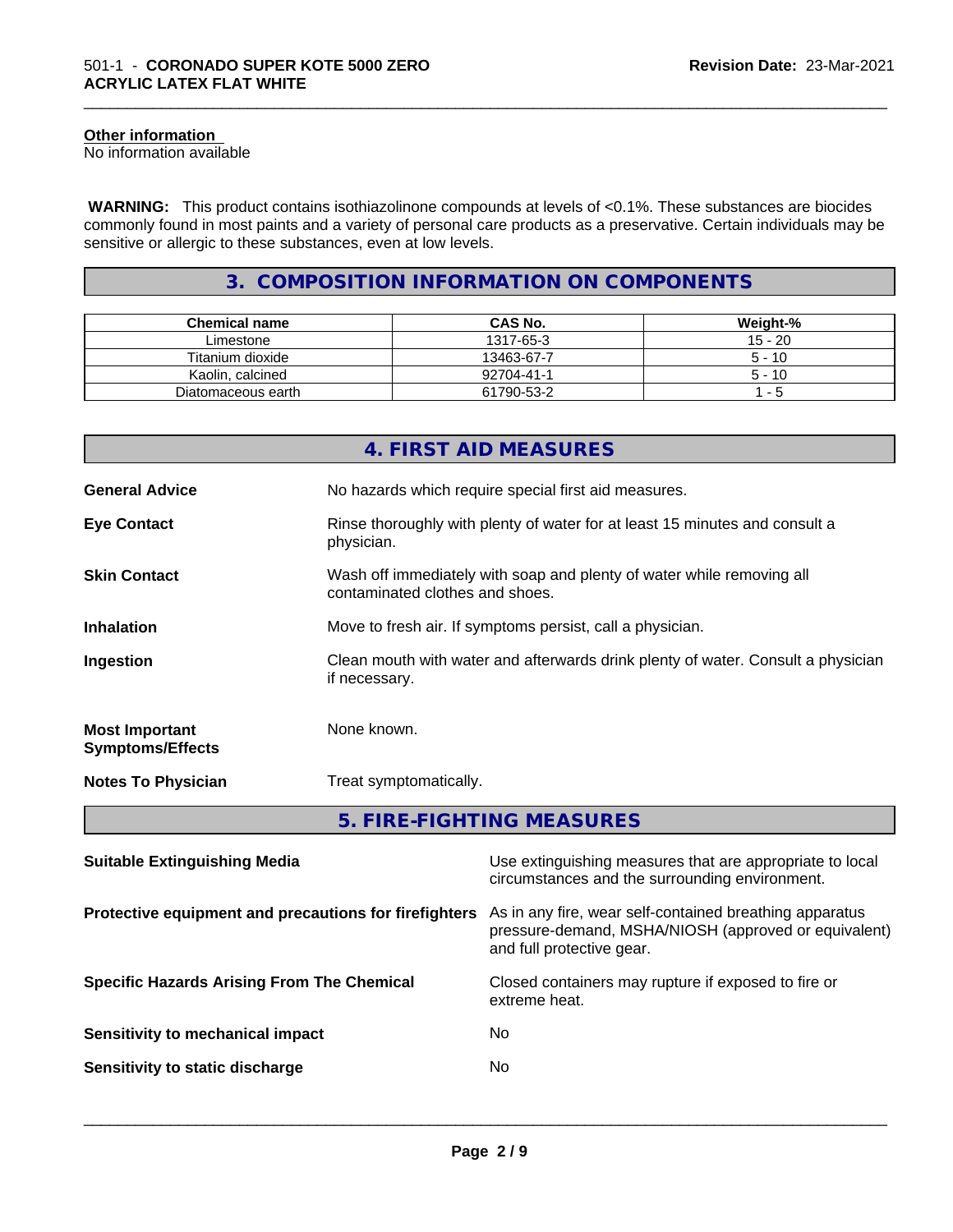| <b>Flash Point Data</b><br>Flash point (°F)<br>Flash Point (°C)<br><b>Method</b>       |                 | Not applicable<br>Not applicable<br>Not applicable |                                |
|----------------------------------------------------------------------------------------|-----------------|----------------------------------------------------|--------------------------------|
| <b>Flammability Limits In Air</b>                                                      |                 |                                                    |                                |
| Lower flammability limit:<br><b>Upper flammability limit:</b>                          |                 | Not applicable<br>Not applicable                   |                                |
| <b>NFPA</b><br>Health: 1                                                               | Flammability: 0 | <b>Instability: 0</b>                              | <b>Special: Not Applicable</b> |
| <b>NFPA Legend</b><br>0 - Not Hazardous<br>1 - Slightly<br>$\bigcap A$ and $\bigcap A$ |                 |                                                    |                                |

\_\_\_\_\_\_\_\_\_\_\_\_\_\_\_\_\_\_\_\_\_\_\_\_\_\_\_\_\_\_\_\_\_\_\_\_\_\_\_\_\_\_\_\_\_\_\_\_\_\_\_\_\_\_\_\_\_\_\_\_\_\_\_\_\_\_\_\_\_\_\_\_\_\_\_\_\_\_\_\_\_\_\_\_\_\_\_\_\_\_\_\_\_

- 2 Moderate
- 
- 3 High

4 - Severe

*The ratings assigned are only suggested ratings, the contractor/employer has ultimate responsibilities for NFPA ratings where this system is used.*

*Additional information regarding the NFPA rating system is available from the National Fire Protection Agency (NFPA) at www.nfpa.org.*

|                                  | 6. ACCIDENTAL RELEASE MEASURES                                                                                                                                                   |
|----------------------------------|----------------------------------------------------------------------------------------------------------------------------------------------------------------------------------|
| <b>Personal Precautions</b>      | Avoid contact with skin, eyes and clothing. Ensure adequate ventilation.                                                                                                         |
| <b>Other Information</b>         | Prevent further leakage or spillage if safe to do so.                                                                                                                            |
| <b>Environmental precautions</b> | See Section 12 for additional Ecological Information.                                                                                                                            |
| <b>Methods for Cleaning Up</b>   | Soak up with inert absorbent material. Sweep up and shovel into suitable<br>containers for disposal.                                                                             |
|                                  | 7. HANDLING AND STORAGE                                                                                                                                                          |
| <b>Handling</b>                  | Avoid contact with skin, eyes and clothing. Avoid breathing vapors, spray mists or<br>sanding dust. In case of insufficient ventilation, wear suitable respiratory<br>equipment. |
| <b>Storage</b>                   | Keep container tightly closed. Keep out of the reach of children.                                                                                                                |
| <b>Incompatible Materials</b>    | No information available                                                                                                                                                         |

### **8. EXPOSURE CONTROLS/PERSONAL PROTECTION**

#### **Exposure Limits**

| <b>Chemical name</b> | <b>ACGIH TLV</b>         | <b>OSHA PEL</b>           |
|----------------------|--------------------------|---------------------------|
| Limestone            | N/E                      | 15 mg/m $3$ - TWA         |
|                      |                          | $5 \text{ ma/m}^3$ - TWA  |
| Titanium dioxide     | TWA: $10 \text{ mg/m}^3$ | $15 \text{ ma/m}^3$ - TWA |
| Diatomaceous earth   | N/E                      |                           |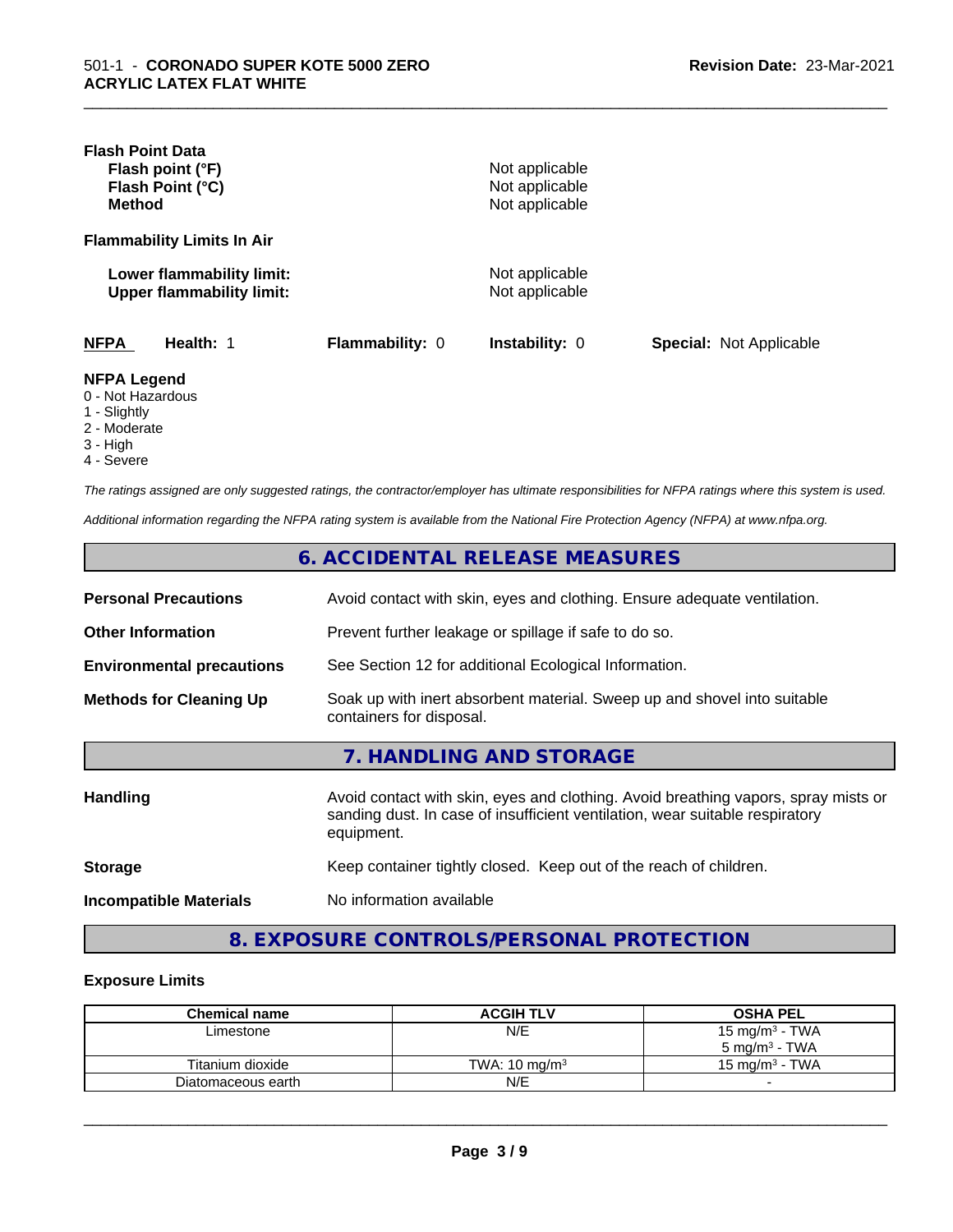|  | $\cdots$ |
|--|----------|

\_\_\_\_\_\_\_\_\_\_\_\_\_\_\_\_\_\_\_\_\_\_\_\_\_\_\_\_\_\_\_\_\_\_\_\_\_\_\_\_\_\_\_\_\_\_\_\_\_\_\_\_\_\_\_\_\_\_\_\_\_\_\_\_\_\_\_\_\_\_\_\_\_\_\_\_\_\_\_\_\_\_\_\_\_\_\_\_\_\_\_\_\_

#### **Legend**

ACGIH - American Conference of Governmental Industrial Hygienists Exposure Limits OSHA - Occupational Safety & Health Administration Exposure Limits N/E - Not Established

| <b>Engineering Measures</b>          | Ensure adequate ventilation, especially in confined areas. |
|--------------------------------------|------------------------------------------------------------|
| <b>Personal Protective Equipment</b> |                                                            |
| <b>Eye/Face Protection</b>           | Safety glasses with side-shields.                          |
| <b>Skin Protection</b>               | Protective gloves and impervious clothing.                 |

**Respiratory Protection** In case of insufficient ventilation wear suitable respiratory equipment.

| <b>Hygiene Measures</b> | Avoid contact with skin, eyes and clothing. Remove and wash contaminated |
|-------------------------|--------------------------------------------------------------------------|
|                         | clothing before re-use. Wash thoroughly after handling.                  |

#### **9. PHYSICAL AND CHEMICAL PROPERTIES**

**Appearance** liquid **Odor** little or no odor **Odor Threshold No information available No information available Density (lbs/gal)** 11.15 - 11.25 **Specific Gravity** 1.33 - 1.35 **pH pH**  $\blacksquare$ **Viscosity (cps)** No information available **Solubility(ies)** No information available **Water solubility Water solubility Water solubility Water solubility Water solubility Water solution Evaporation Rate No information available No information available Vapor pressure** No information available **Vapor density Vapor** density **Wt. % Solids** 50 - 60 **Vol. % Solids** 35 - 45<br> **Wt. % Volatiles** 35 - 45 **Wt. % Volatiles Vol. % Volatiles** 55 - 65 **VOC Regulatory Limit (g/L)** < 5 **Boiling Point (°F)** 212 **Boiling Point (°C)** 100 **Freezing point (°F)** 32 **Freezing Point (°C)**<br> **Flash point (°F)**<br> **Flash point (°F)**<br> **Point (°F)**<br> **Point (°F)**<br> **Point (°F)**<br> **Point (°F) Flash point (°F)**<br> **Flash Point (°C)**<br> **Flash Point (°C)**<br> **C Flash Point (°C) Method**<br> **Flammability (solid, gas)**<br> **Example 2018** Not applicable **Flammability (solid, gas)** Not applicable<br> **Upper flammability limit:** Not applicable **Upper flammability limit: Lower flammability limit:** Not applicable **Autoignition Temperature (°F)** No information available **Autoignition Temperature (°C)** No information available **Decomposition Temperature (°F)** No information available **Decomposition Temperature (°C)** No information available **Partition coefficient** No information available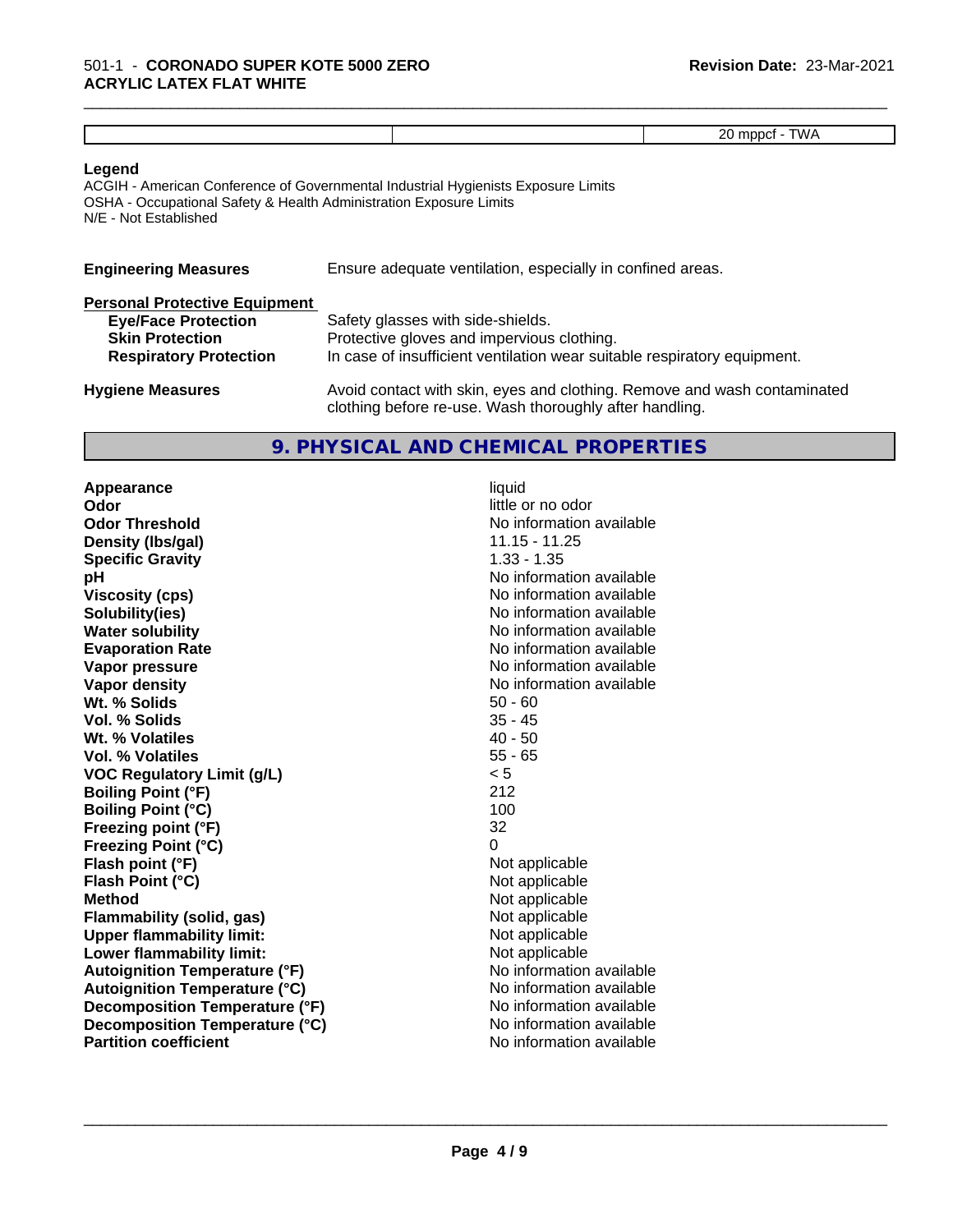|                                                                                                                                                                                                                                                 |                                                                                                                                                                                                                                     | <b>10. STABILITY AND REACTIVITY</b>                                                                                                                                                                                |
|-------------------------------------------------------------------------------------------------------------------------------------------------------------------------------------------------------------------------------------------------|-------------------------------------------------------------------------------------------------------------------------------------------------------------------------------------------------------------------------------------|--------------------------------------------------------------------------------------------------------------------------------------------------------------------------------------------------------------------|
| <b>Reactivity</b>                                                                                                                                                                                                                               |                                                                                                                                                                                                                                     | Not Applicable                                                                                                                                                                                                     |
| <b>Chemical Stability</b>                                                                                                                                                                                                                       |                                                                                                                                                                                                                                     | Stable under normal conditions.                                                                                                                                                                                    |
| <b>Conditions to avoid</b>                                                                                                                                                                                                                      |                                                                                                                                                                                                                                     | Prevent from freezing.                                                                                                                                                                                             |
| <b>Incompatible Materials</b>                                                                                                                                                                                                                   |                                                                                                                                                                                                                                     | No materials to be especially mentioned.                                                                                                                                                                           |
| <b>Hazardous Decomposition Products</b>                                                                                                                                                                                                         |                                                                                                                                                                                                                                     | None under normal use.                                                                                                                                                                                             |
| Possibility of hazardous reactions                                                                                                                                                                                                              |                                                                                                                                                                                                                                     | None under normal conditions of use.                                                                                                                                                                               |
|                                                                                                                                                                                                                                                 |                                                                                                                                                                                                                                     | 11. TOXICOLOGICAL INFORMATION                                                                                                                                                                                      |
| <b>Product Information</b>                                                                                                                                                                                                                      |                                                                                                                                                                                                                                     |                                                                                                                                                                                                                    |
| Information on likely routes of exposure                                                                                                                                                                                                        |                                                                                                                                                                                                                                     |                                                                                                                                                                                                                    |
| <b>Principal Routes of Exposure</b>                                                                                                                                                                                                             |                                                                                                                                                                                                                                     | Eye contact, skin contact and inhalation.                                                                                                                                                                          |
|                                                                                                                                                                                                                                                 |                                                                                                                                                                                                                                     |                                                                                                                                                                                                                    |
| <b>Acute Toxicity</b>                                                                                                                                                                                                                           |                                                                                                                                                                                                                                     |                                                                                                                                                                                                                    |
| <b>Product Information</b>                                                                                                                                                                                                                      | No information available                                                                                                                                                                                                            |                                                                                                                                                                                                                    |
|                                                                                                                                                                                                                                                 |                                                                                                                                                                                                                                     | Symptoms related to the physical, chemical and toxicological characteristics                                                                                                                                       |
| <b>Symptoms</b>                                                                                                                                                                                                                                 | No information available                                                                                                                                                                                                            |                                                                                                                                                                                                                    |
|                                                                                                                                                                                                                                                 |                                                                                                                                                                                                                                     | Delayed and immediate effects as well as chronic effects from short and long-term exposure                                                                                                                         |
| Eye contact<br><b>Skin contact</b><br><b>Inhalation</b><br>Ingestion<br><b>Sensitization</b><br><b>Neurological Effects</b>                                                                                                                     | May cause slight irritation.<br>skin and cause irritation.<br>No information available<br>No information available.                                                                                                                 | Substance may cause slight skin irritation. Prolonged or repeated contact may dry<br>May cause irritation of respiratory tract.<br>Ingestion may cause gastrointestinal irritation, nausea, vomiting and diarrhea. |
| <b>Mutagenic Effects</b><br><b>Reproductive Effects</b><br><b>Developmental Effects</b><br><b>Target organ effects</b><br><b>STOT - single exposure</b><br><b>STOT - repeated exposure</b><br>Other adverse effects<br><b>Aspiration Hazard</b> | No information available.<br>No information available.<br>No information available.<br>No information available.<br>No information available.<br>No information available.<br>No information available.<br>No information available |                                                                                                                                                                                                                    |
| <b>Numerical measures of toxicity</b>                                                                                                                                                                                                           |                                                                                                                                                                                                                                     |                                                                                                                                                                                                                    |
|                                                                                                                                                                                                                                                 |                                                                                                                                                                                                                                     | The following values are calculated based on chapter 3.1 of the GHS document                                                                                                                                       |

**ATEmix (oral)** 22717 mg/kg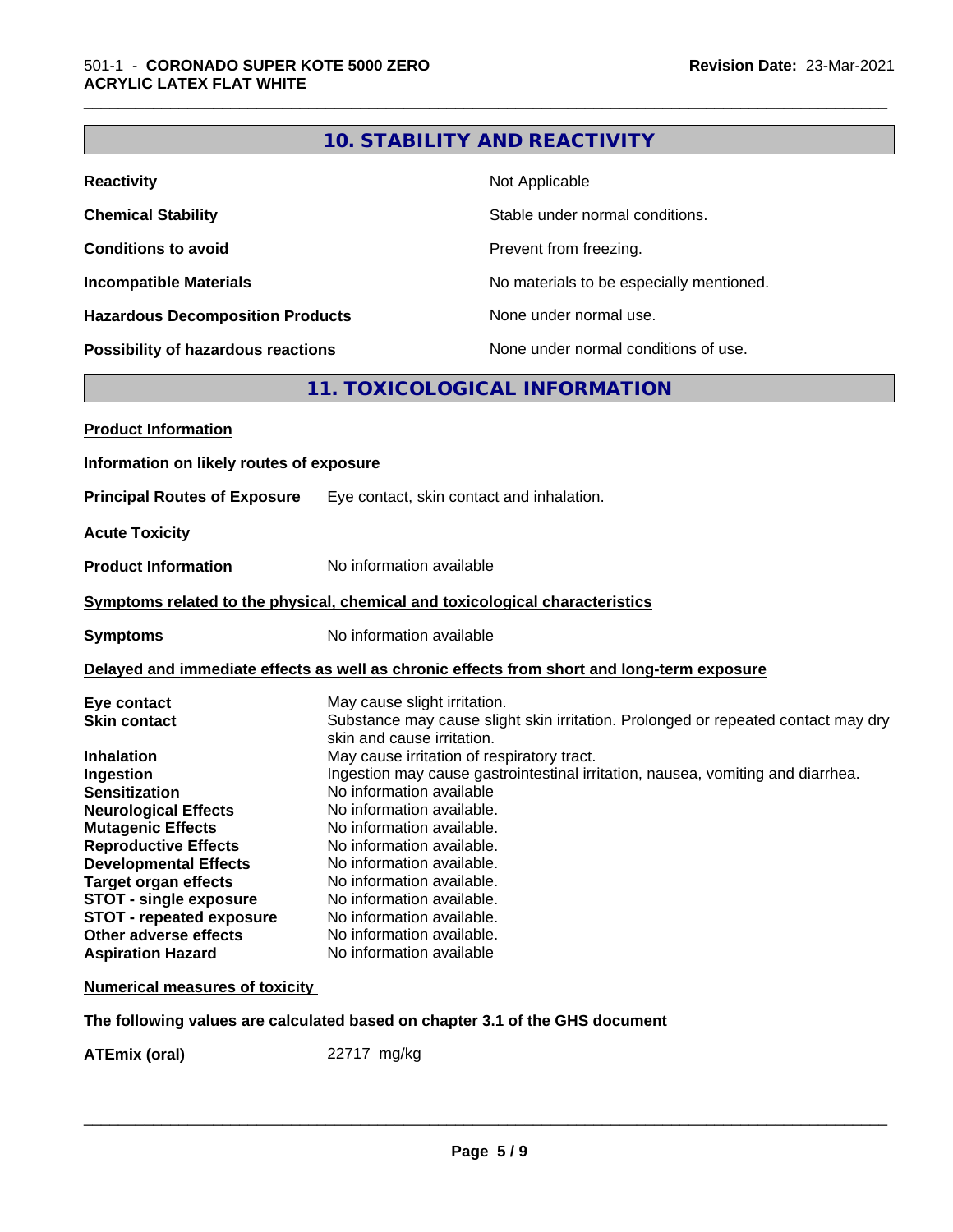#### **Component Information**

| Chemical name                  | Oral LD50             | Dermal LD50 | Inhalation LC50 |
|--------------------------------|-----------------------|-------------|-----------------|
| Titanium dioxide<br>13463-67-7 | $> 10000$ mg/kg (Rat) |             |                 |
| Kaolin, calcined<br>92704-41-1 | $>$ 2000 mg/kg (Rat)  |             |                 |

\_\_\_\_\_\_\_\_\_\_\_\_\_\_\_\_\_\_\_\_\_\_\_\_\_\_\_\_\_\_\_\_\_\_\_\_\_\_\_\_\_\_\_\_\_\_\_\_\_\_\_\_\_\_\_\_\_\_\_\_\_\_\_\_\_\_\_\_\_\_\_\_\_\_\_\_\_\_\_\_\_\_\_\_\_\_\_\_\_\_\_\_\_

#### **Chronic Toxicity**

#### **Carcinogenicity**

*The information below indicateswhether each agency has listed any ingredient as a carcinogen:.*

| <b>Chemical name</b>             | <b>IARC</b>               | <b>NTP</b> | <b>OSHA</b> |
|----------------------------------|---------------------------|------------|-------------|
|                                  | Possible<br>2B<br>· Human |            | Listed      |
| .<br>. dioxide<br><b>itanium</b> | Carcinoɑen                |            |             |

• Although IARC has classified titanium dioxide as possibly carcinogenic to humans (2B), their summary concludes: "No significant exposure to titanium dioxide is thought to occur during the use of products in which titanium dioxide is bound to other materials, such as paint."

#### **Legend**

IARC - International Agency for Research on Cancer NTP - National Toxicity Program OSHA - Occupational Safety & Health Administration

**12. ECOLOGICAL INFORMATION**

#### **Ecotoxicity Effects**

The environmental impact of this product has not been fully investigated.

#### **Product Information**

#### **Acute Toxicity to Fish**

No information available

#### **Acute Toxicity to Aquatic Invertebrates**

No information available

#### **Acute Toxicity to Aquatic Plants**

No information available

#### **Persistence / Degradability**

No information available.

#### **Bioaccumulation**

There is no data for this product.

#### **Mobility in Environmental Media**

No information available.

#### **Ozone**

No information available

#### **Component Information**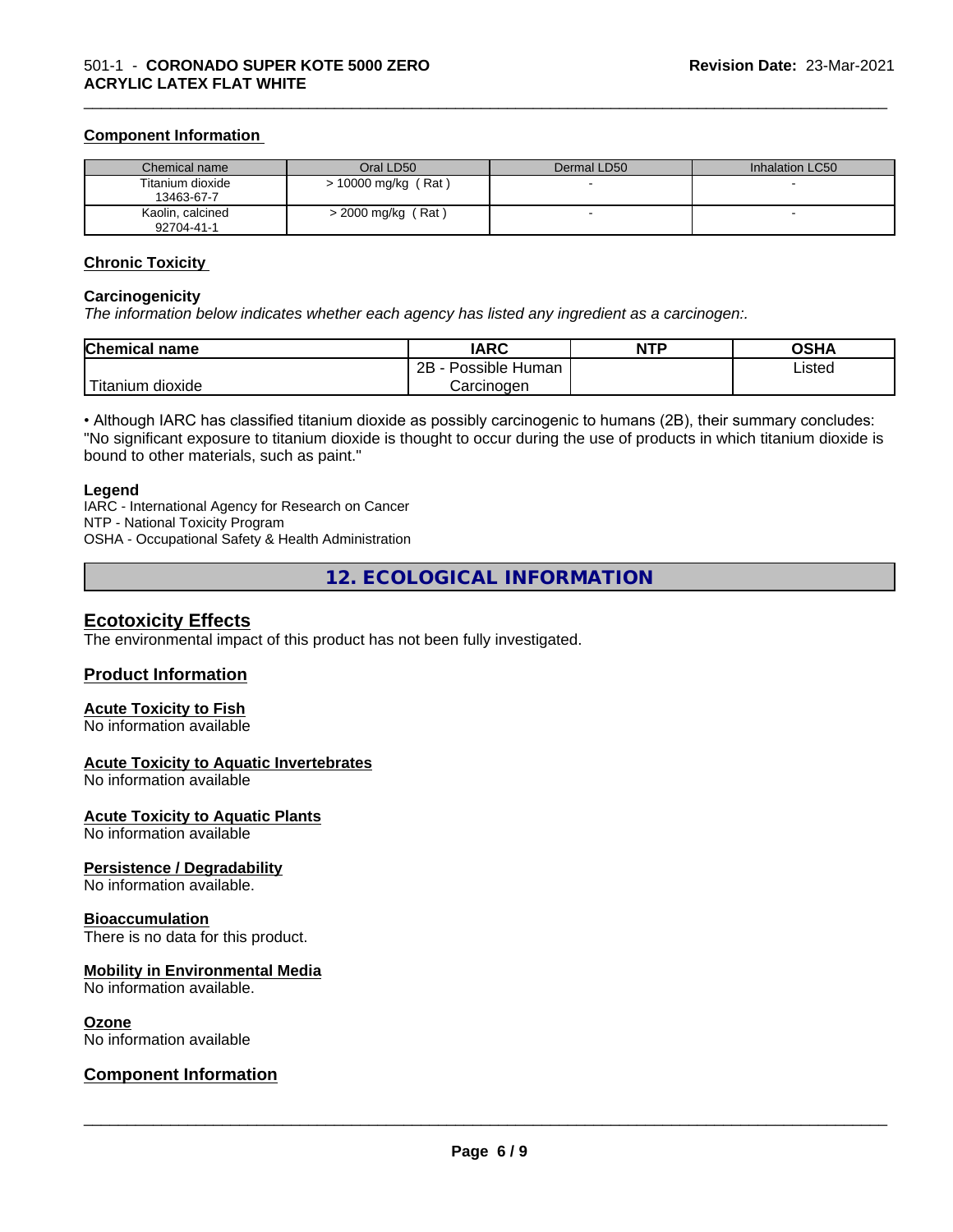#### **Acute Toxicity to Fish**

#### Titanium dioxide

 $LC50:$  > 1000 mg/L (Fathead Minnow - 96 hr.)

#### **Acute Toxicity to Aquatic Invertebrates**

No information available

#### **Acute Toxicity to Aquatic Plants**

No information available

|                              | 13. DISPOSAL CONSIDERATIONS                                                                                                                                                                                               |
|------------------------------|---------------------------------------------------------------------------------------------------------------------------------------------------------------------------------------------------------------------------|
| <b>Waste Disposal Method</b> | Dispose of in accordance with federal, state, and local regulations. Local<br>requirements may vary, consult your sanitation department or state-designated<br>environmental protection agency for more disposal options. |
|                              | 14. TRANSPORT INFORMATION                                                                                                                                                                                                 |
| <b>DOT</b>                   | Not regulated                                                                                                                                                                                                             |
| <b>ICAO / IATA</b>           | Not regulated                                                                                                                                                                                                             |
| <b>IMDG/IMO</b>              | Not regulated                                                                                                                                                                                                             |
|                              | 15. REGULATORY INFORMATION                                                                                                                                                                                                |

\_\_\_\_\_\_\_\_\_\_\_\_\_\_\_\_\_\_\_\_\_\_\_\_\_\_\_\_\_\_\_\_\_\_\_\_\_\_\_\_\_\_\_\_\_\_\_\_\_\_\_\_\_\_\_\_\_\_\_\_\_\_\_\_\_\_\_\_\_\_\_\_\_\_\_\_\_\_\_\_\_\_\_\_\_\_\_\_\_\_\_\_\_

#### **International Inventories**

| <b>TSCA: United States</b> | Yes - All components are listed or exempt. |
|----------------------------|--------------------------------------------|
| <b>DSL: Canada</b>         | Yes - All components are listed or exempt. |

#### **Federal Regulations**

| SARA 311/312 hazardous categorization |    |  |
|---------------------------------------|----|--|
| Acute health hazard                   | Nο |  |
| Chronic Health Hazard                 | No |  |
| Fire hazard                           | Nο |  |
| Sudden release of pressure hazard     | No |  |
| Reactive Hazard                       | No |  |

#### **SARA 313**

Section 313 of Title III of the Superfund Amendments and Reauthorization Act of 1986 (SARA). This product contains a chemical or chemicals which are subject to the reporting requirements of the Act and Title 40 of the Code of Federal Regulations, Part 372:

*None*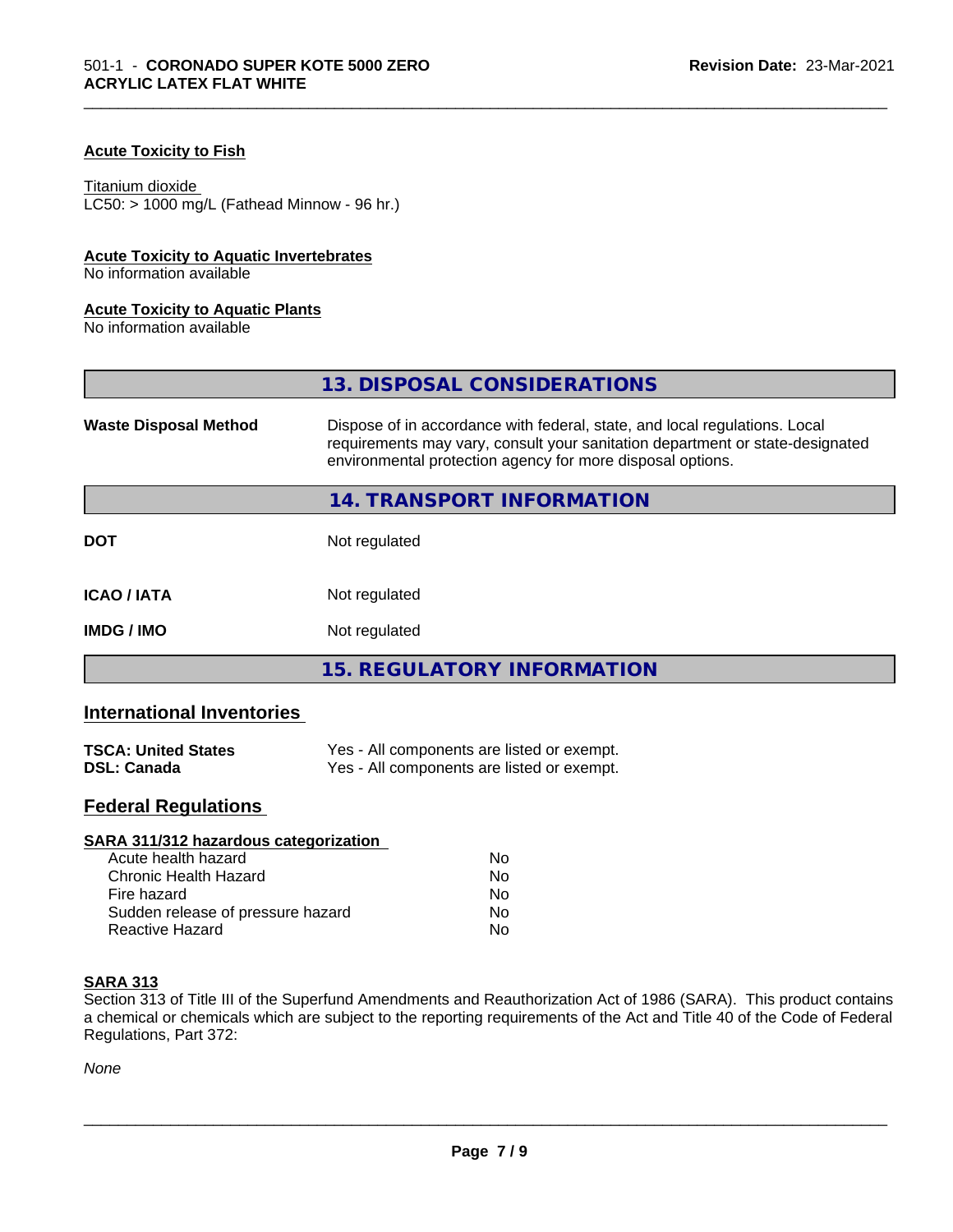#### **Clean Air Act,Section 112 Hazardous Air Pollutants (HAPs) (see 40 CFR 61)**

This product contains the following HAPs:

*None*

#### **US State Regulations**

**California Proposition 65**

## **A** WARNING: Cancer and Reproductive Harm– www.P65warnings.ca.gov

#### **State Right-to-Know**

| <b>Chemical name</b> | <b>Massachusetts</b> | <b>New Jersey</b> | Pennsylvania |
|----------------------|----------------------|-------------------|--------------|
| _imestone            |                      |                   |              |
| Titanium dioxide     |                      |                   |              |
| Diatomaceous earth   |                      |                   |              |

\_\_\_\_\_\_\_\_\_\_\_\_\_\_\_\_\_\_\_\_\_\_\_\_\_\_\_\_\_\_\_\_\_\_\_\_\_\_\_\_\_\_\_\_\_\_\_\_\_\_\_\_\_\_\_\_\_\_\_\_\_\_\_\_\_\_\_\_\_\_\_\_\_\_\_\_\_\_\_\_\_\_\_\_\_\_\_\_\_\_\_\_\_

#### **Legend**

X - Listed

#### **16. OTHER INFORMATION**

| HMIS | <b>Health: 1</b> | <b>Flammability: 0</b> | <b>Reactivity: 0</b> | PPE: - |
|------|------------------|------------------------|----------------------|--------|
|      |                  |                        |                      |        |

#### **HMIS Legend**

- 0 Minimal Hazard
- 1 Slight Hazard
- 2 Moderate Hazard
- 3 Serious Hazard
- 4 Severe Hazard
- \* Chronic Hazard

X - Consult your supervisor or S.O.P. for "Special" handling instructions.

*Note: The PPE rating has intentionally been left blank. Choose appropriate PPE that will protect employees from the hazards the material will present under the actual normal conditions of use.*

*Caution: HMISÒ ratings are based on a 0-4 rating scale, with 0 representing minimal hazards or risks, and 4 representing significant hazards or risks. Although HMISÒ ratings are not required on MSDSs under 29 CFR 1910.1200, the preparer, has chosen to provide them. HMISÒ ratings are to be used only in conjunction with a fully implemented HMISÒ program by workers who have received appropriate HMISÒ training. HMISÒ is a registered trade and service mark of the NPCA. HMISÒ materials may be purchased exclusively from J. J. Keller (800) 327-6868.*

 **WARNING!** If you scrape, sand, or remove old paint, you may release lead dust. LEAD IS TOXIC. EXPOSURE TO LEAD DUST CAN CAUSE SERIOUS ILLNESS, SUCH AS BRAIN DAMAGE, ESPECIALLY IN CHILDREN. PREGNANT WOMEN SHOULD ALSO AVOID EXPOSURE.Wear a NIOSH approved respirator to control lead exposure. Clean up carefully with a HEPA vacuum and a wet mop. Before you start, find out how to protect yourself and your family by contacting the National Lead Information Hotline at 1-800-424-LEAD or log on to www.epa.gov/lead.